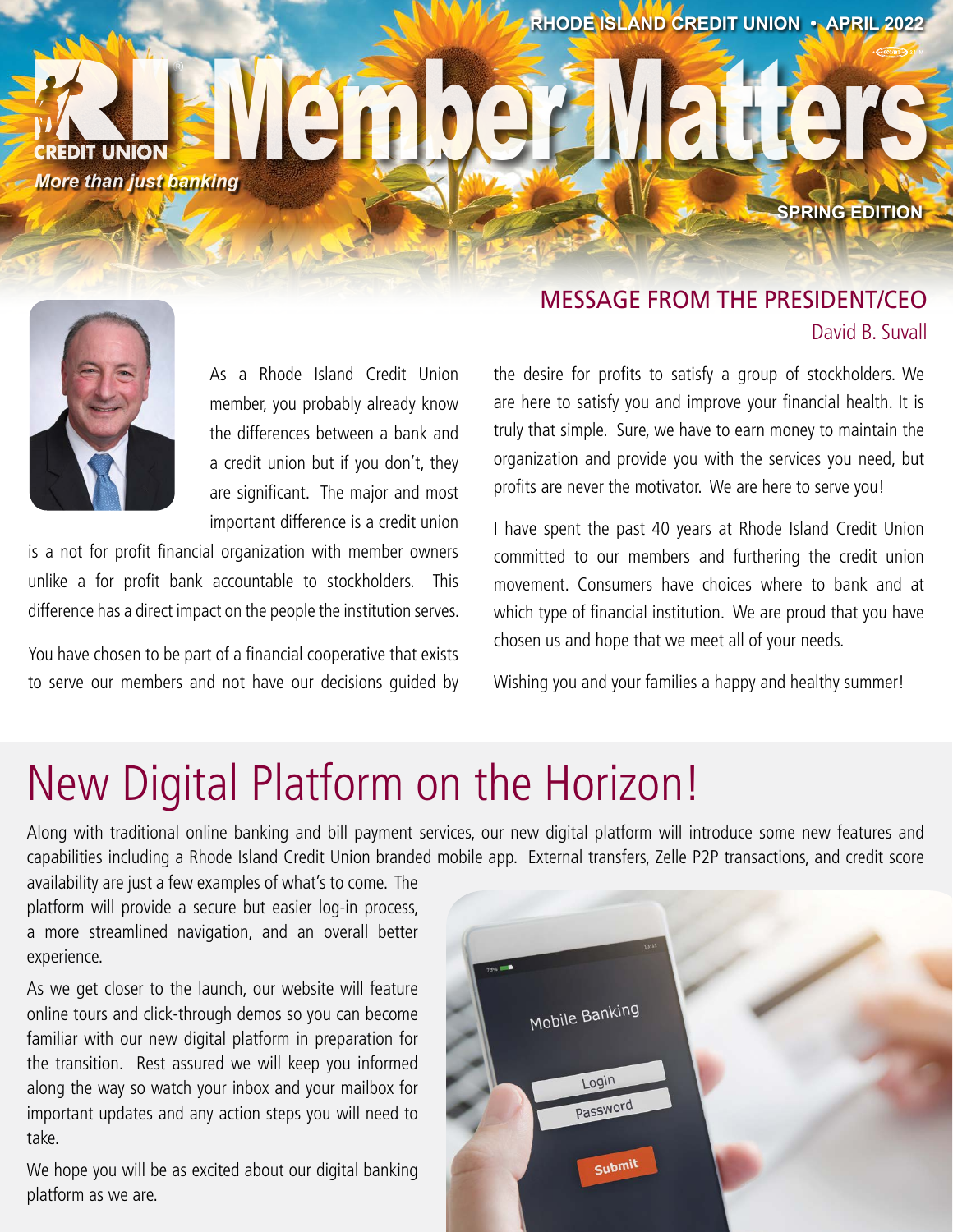

# Debt Protection with Life Plus Do you really need protection for your loans?

Consider debt protection with Life Plus before the unexpected happens

If your life takes an unexpected turn, your family's finances can be strained. But with Debt Protection with Life Plus, your loan payments or balance may be canceled, up to the contract maximums, in case of involuntary unemployment, disability, or death. It's just one more way you can look out for the people you love.

Take an important step toward financial security. Ask Rhode Island Credit Union about Debt Protection with Life Plus today.

#### **Disclosure**

Your purchase of Debt Protection with Life Plus is optional and will not affect your application for credit or the terms of any credit agreement required to obtain a loan. Certain eligibility requirements, conditions and exclusions may apply.

Please contact your loan representative or refer to the Member Agreement for a full explanation of the terms of Debt Protection with Life Plus. You may cancel the protection at any time. If you cancel protection within 30 days, you will receive a full refund of any fee paid.

#### Unique ID & Copyright

DP-3415592.1-0121-0423 CUNA Mutual Group ©2021, All Rights Reserved.

# Rhode Island Credit Union President/CEO David B. Suvall honored

David was inducted into the Credit Union House Hall of Leaders at a ceremony in Washington, D.C. on Sunday, February 27th.

The Credit Union House Hall of Leaders provides lasting recognition for credit union leaders whose commitment has made a significant impact on the credit union movement at the local, state or national level.



Members of the Hall of Leaders have shown commitment that inspires others.

Their names remind all who visit Credit Union House of the many individuals who helped to perpetuate the credit union movement and who remain committed to the values and mission on which credit unions were founded.

Also, David has served on the Board of Directors of Alloya Corporate Federal Credit Union for over 10 years and was recently elected as the Chairperson of the Board.

Alloya is a \$7 billion organization with 1,400 member credit



unions that have banded together with the power of cooperation to create enormous value for credit Corporate Federal Credit Union unions and their members.

David remarked, "It is a tremendous honor to serve on the Board of Directors of Alloya Corporate Federal Credit Union and my privilege to now serve as the Chairperson of this organization whose purpose is to support credit union success."

Congratulations David!



# Home Equity Line of Credit

RATES AS LOW AS

2.49% APR\*

\*The Annual Percentage Rate (APR) is 2.49% for the first year of the loan. After the first year, the APR will adjust to .51% below Prime Rate. Prime Rate is 3.50% as listed in The Wall Street Journal as of March 16, 2022. to change without notice. APR will not exceed 21% or fall below 3.00%. Minimum line of credit is \$20,000 and maximum of \$250,000. Existing Rhode Island Credit Union loans are eligible with at least a \$20,000 line increase. owner-occupied properties only. Flood insurance may be required. Applicable trust review fees may apply. Other home equity loan programs, rates and terms available. Certain restrictions apply. We will pay some or all of th 鱼 plan. If you close your home equity line of credit plan within the first three (3) years from the opening date, you agree to reimburse us for any bona-fide third party fees we paid on your behalf. Rhode Island Credit Union



It is with great sadness that we mourn the passing of Herve Champagne Jr. who served on the Supervisory Committee and later the Board of Directors of Rhode Island Credit Union since 1991. Herve served in the United States Air Force during the Korean War and was employed by the State of Rhode Island Division of Taxation for 28 years.

He was a devoted father and grandfather and beloved colleague and friend who will be deeply missed.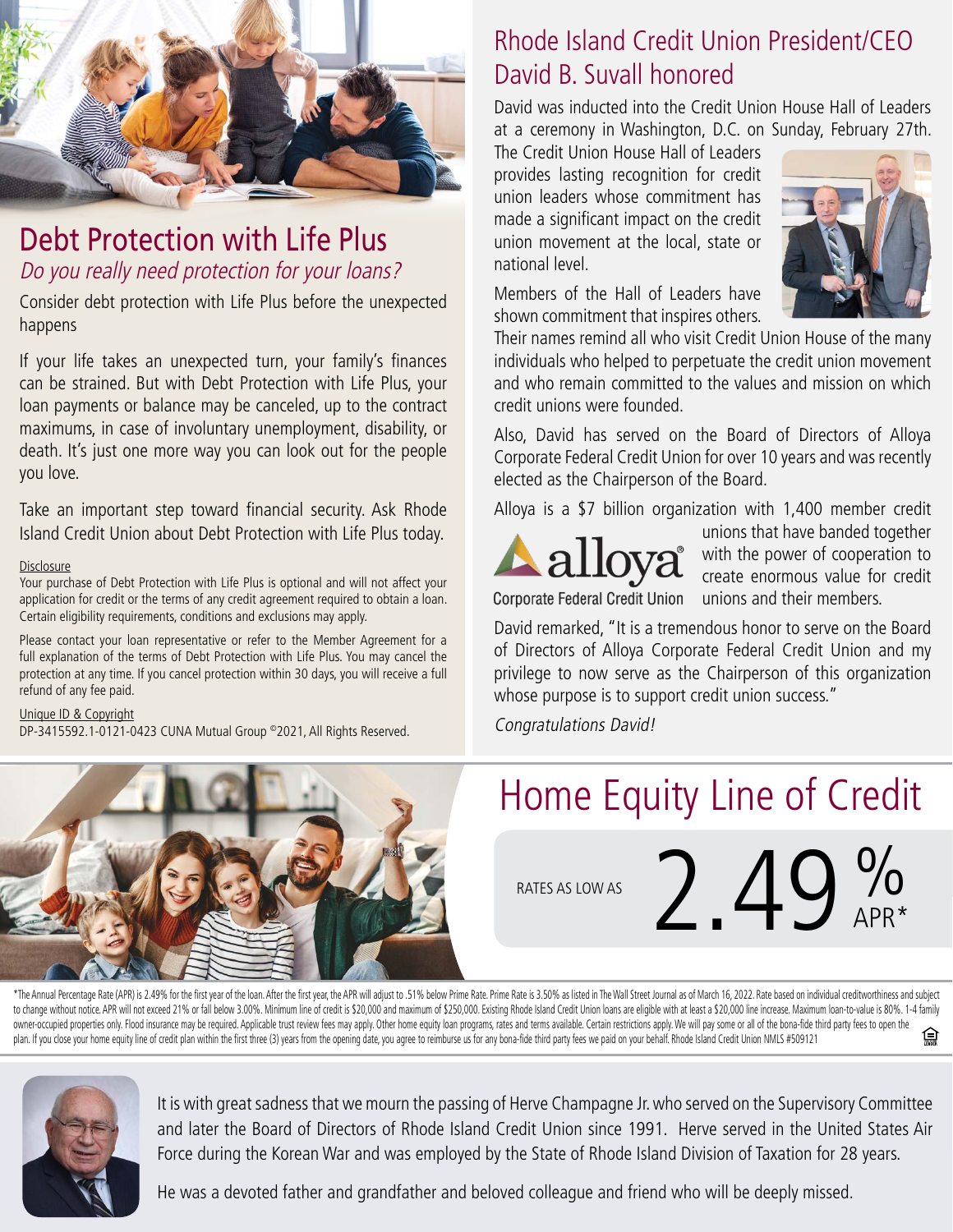

# Hello, we are calling because you have a problem with your computer.

Millions of dollars have been lost by consumers to tech-support scams. In one common variation, people receive phone calls from scammers who say that their computer has a serious problem and offer to help them fix it. Your computer is not really at risk, and the person on the other end is a scammer waiting to trick you into paying for computer support services you don't need, empty your bank account, or even steal your identity.

#### How the Scheme Works

Scammers make unsolicited phone calls to convince unsuspecting computer users that something is seriously wrong with their computers that must be fixed immediately. Scammers often pose as representatives of reputable, well-known computer or software companies.

Once a scammer has a person on the phone, the scammer often asks to remotely access the person's computer. Once inside, the scammer can download malware, steal passwords, or try to sell unnecessary services or products—including products that are available elsewhere for free—for non-existent problems.

Scammers often try to trick people into paying for services they don't need by opening a program on their computer that logs various activities, like error and warning messages. The scammers use these messages, which are usually harmless notations that occur when a computer is functioning normally, to convince people that something is seriously wrong with their computer.

If someone calls you offering technical computer support or claiming your computer has been infected with a virus or hacked, hang up.

# Let your finances thrive by consolidating your debt!



Consolidate your higher interest debt to your Rhode Island Credit Union VISA® Rewards Credit Card with our 2.99% APR\* Balance Transfer Offer.

Request a balance transfer by printing and completing a balance transfer form available at www.ricreditunion.org or in any branch location. The form may be submitted in person or to Rhode Island Credit Union, VISA Department, 160 Francis Street, Providence, RI 02903.

\*APR = Annual Percentage Rate. The 2.99% APR balance transfer promotional rate will be in effect from the time of the posting of the initial qualifying balance transfer to your credit card account for 6 consecutive billing cycles. After the expiration of your balance transfer promotional rate, the remaining unpaid portion of the original balance transfer request will be subject to your standard APR. Balance transfers may not be used to pay any Rhode Island Credit Union loan or VISA® Credit Card. Balance transfers must be requested by June 30, 2022.